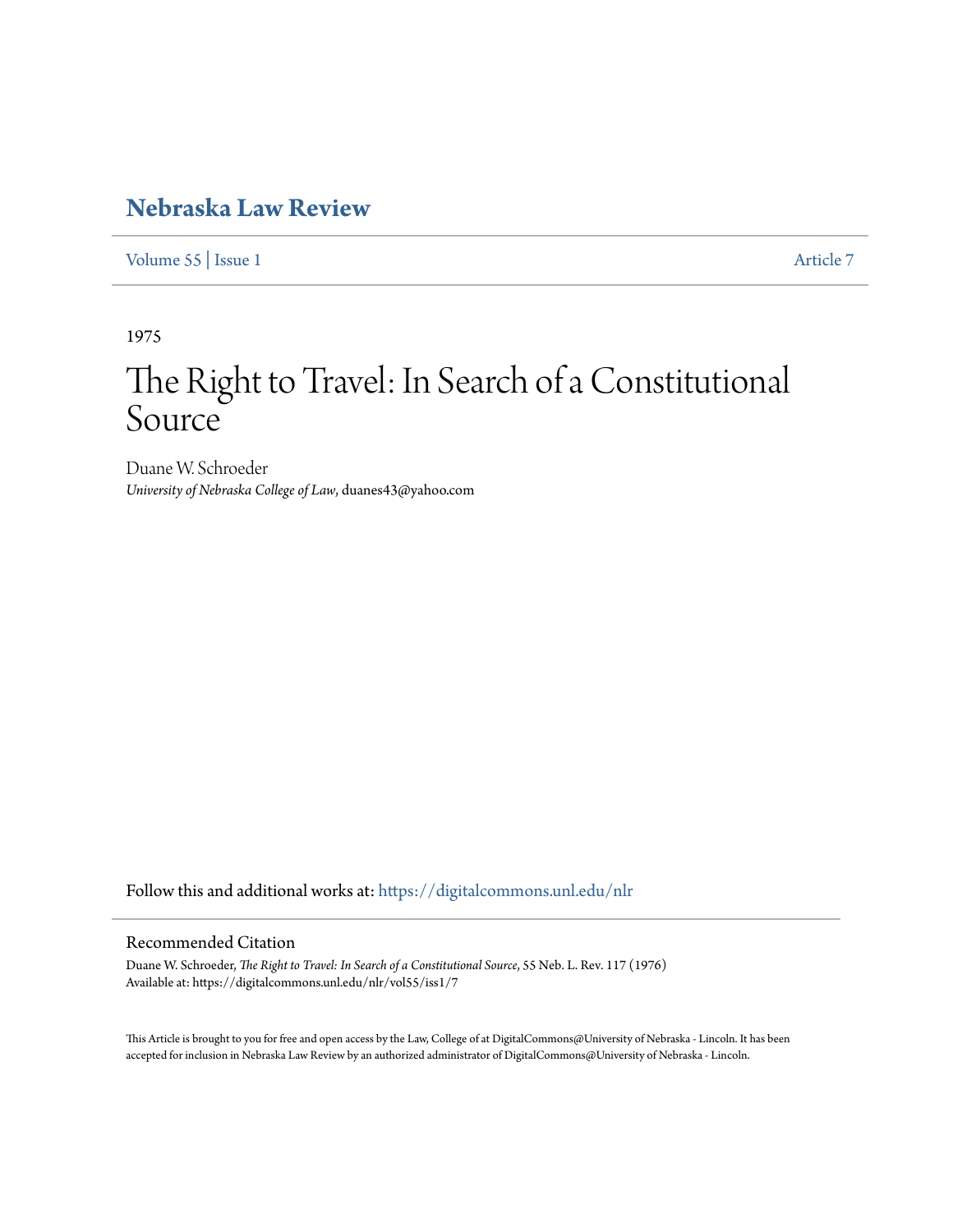# Comment

# The Right to Travel: In Search of a Constitutional Source

# L INTRODUCTION

The notions embodied in the right to travel, the freedom of movement and freedom to settle in a place of one's own choosing without governmental interference, have long been recognized and protected in the United States. This is particularly true of the right to travel which was specifically protected by the Articles of Confederation;<sup>1</sup> however, when the Constitution replaced the Articles of Confederation, it contained no reference to this right of travel. It is clear that the framers of the Constitution did not intend to eliminate freedom of travel as a protected right since permitting states to erect barriers at their borders which would prevent the free movement of the population is clearly inconsistent with the theme of national unity which runs through the Constitution.

Consequently, the Supreme Court has generally agreed that there is a right to travel but there has been no consensus concerning the constitutional source of this right. At various times, the privileges and immunities clauses, the due process clause of the fifth amendment, and the commerce clause have all been considered as potential sources of the right of interstate travel. More recently, the search for a particular provision in the Constitution as a foundation for the right of travel has been abandoned in favor of the assertion that it exists somewhere in the Constitution.

# II. TRADITIONAL CONSTITUTIONAL SOURCES

# **A.** Privileges and Immunities **Of** State and National **Citizenship**

In *Corfield v. Coryell*,<sup>2</sup> the first court to discuss the right to

<sup>1. &</sup>quot;The free inhabitants of each of these states **. ..** shall be entitled to all the privileges and immunities of free citizens in the several states; and the people of each state shall have *free ingress and regress* to *and from any other state...* .' (emphasis added). ARTICLES OF **CoNED-ERATioN,** Article IV.

<sup>2. 6</sup> F. Cas. 546 (No. **3230)** (C.C.E.D. Pa. **1823).**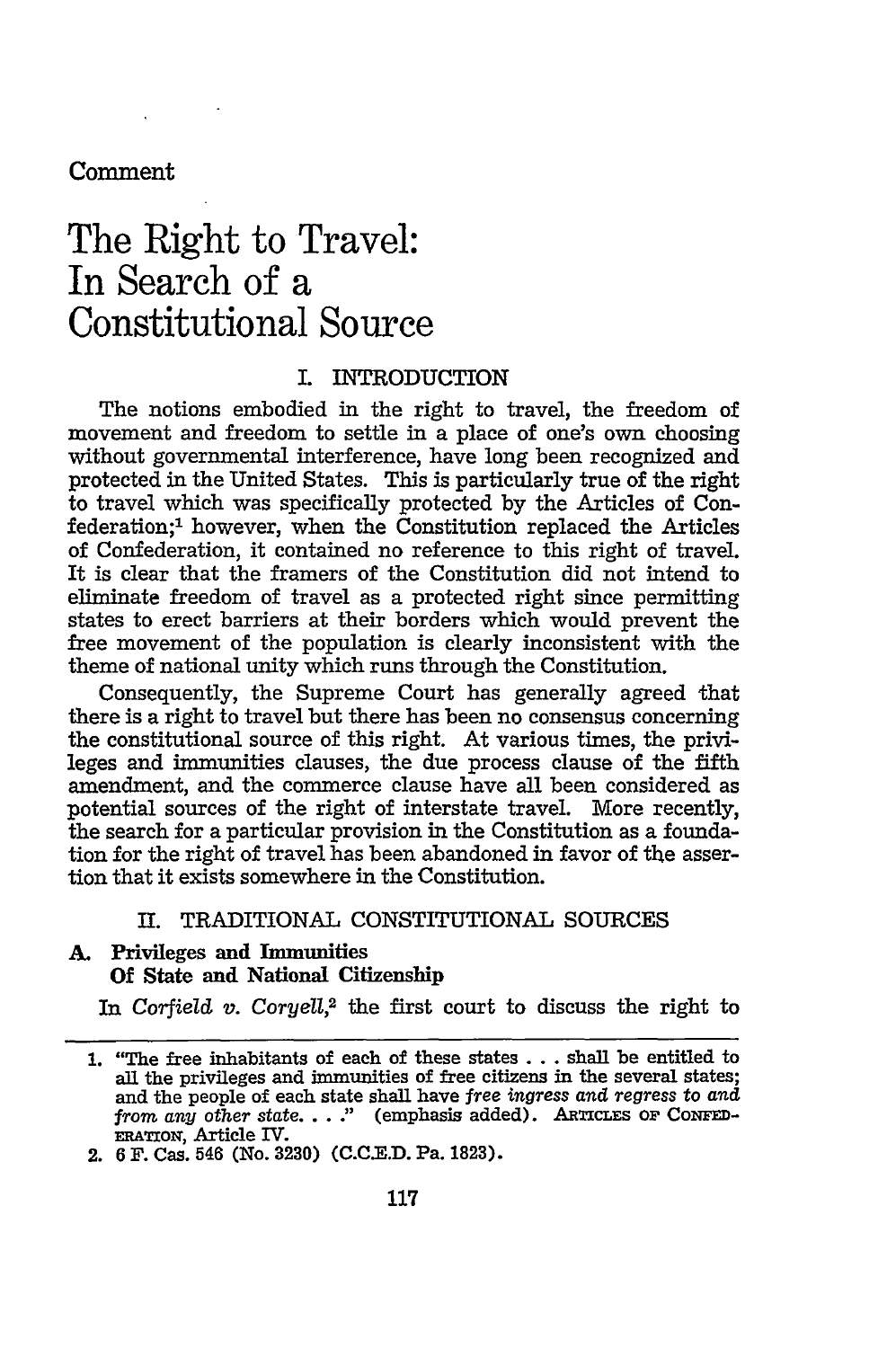travel held that New Jersey could prohibit non-residents from raking oysters in New Jersey waters because the oyster beds belonged to New Jersey. However, the court observed in dictum that the privileges and immunities of state citizenship clause of Article IV section 2 of the Constitution would prevent New Jersey from prohibiting interstate travel itself. The right to travel interstate was thus considered an incident of state citizenship.

Even at this early date the right to travel was held to include more than the right to pass through a state. It clearly embraced the right to move into a state and live there.<sup>3</sup>

The Corfield theory was followed in a number of early cases.<sup>4</sup> It later lost favor with the Court as a source of the right to travel and fell into disuse. A major shortcoming of looking to Article IV section 2 for the right to travel is that the clause protects only against a state's discrimination in favor of its own citizens. <sup>5</sup>

After the adoption of the fourteenth amendment, the Constitution guaranteed the privileges and immunities of national citizenship.<sup>6</sup> In the *Slaughter House Cases*,<sup>7</sup> the Supreme Court indicated that the right of interstate travel was a privilege of national citizenship. Interestingly, the Court cited two earlier cases for support, *Crandall v. Nevada*<sup>8</sup> and the dissent in the *Passenger* cases,<sup>9</sup> both of which were decided before the ratification of the fourteenth amendment.

- **3.** The right of a citizen of one state to pass through or to reside in any other, for purpose of trade, agriculture, professional pursuits, or otherwise... may be mentioned as some of the particular privileges and immunities of citizens which are clearly embraced by the general description of privileges deemed to be fundamental.
	- *Id.* at 552.
- 4. See United States v. Wheeler, 254 **U.S.** 281, 298-99 (1920); Ward v. Maryland, **79** U.S. (12 Wall.) 418, 430 (1870); Paul v. Virginia, **75** U.S. **(8** Wall.) **168, 180 (1868).**
- 5. The Slaughter House Cases, 83 U.S. (16 Wall.) **36** (1873) contain the following explanation of the reach of the privileges and immunities of state citizenship.

Its sole purpose was to declare to the several states, that whatever those rights, as you granted or established them to<br>your own citizens, or as you limit or qualify, or impose re-<br>straints on their exercise, the same, neither more nor less,<br>shall be the measure of the rights of c within your jurisdiction.

Id. at **77.** *See also* Ward v. Maryland, **79** U.S. (12 Wall.) 418 (1870). ileges or immunities of citizens of the United States." U.S. CONST.

- amend. **XIV,** § 1. **7.** 83 U.S. (16 Wall.) **36** (1873).
- 8. **73 U.S.** (6 Wall.) **35** (1867).
- 9. 48 **U.S.** (7 How.) **283** (1849).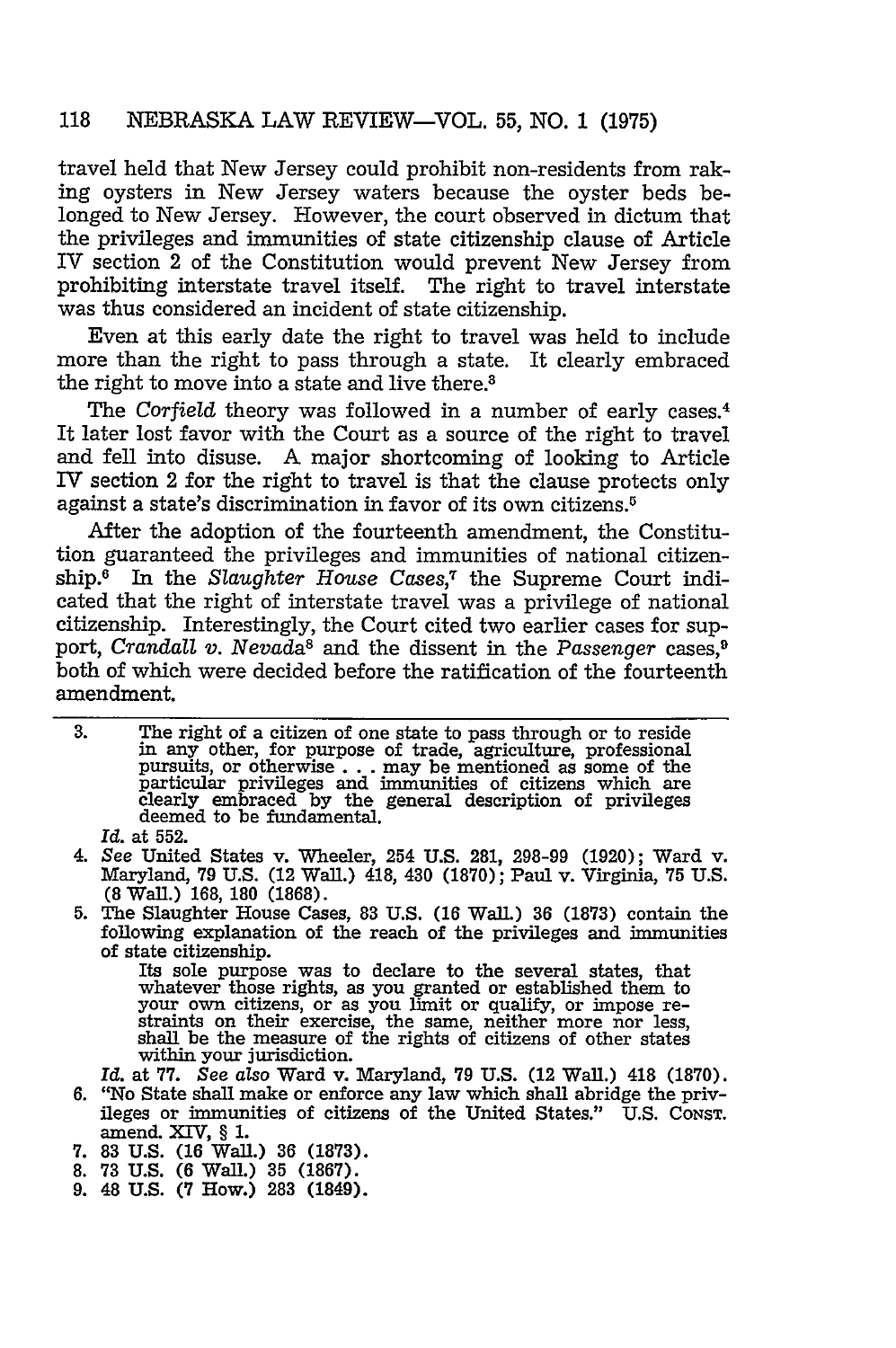*Crandall* involved a tax Nevada had levied against all people leaving the state by common carrier. The Court refused to base its holding that the tax was unconstitutional solely on the commerce clause. It went on to find the tax to be an unconstitutional infringement of the right to travel which was protected as an incident of national citizenship.<sup>10</sup>

The *Slaughter* House Court also relied on Chief Justice Taney's dissent in the *Passenger Cases* for support of its position that the fourteenth amendment privileges and immunities clause protected the right to travel. Taney had said:

For all the greater purposes for which the Federal Government was formed we are one people with one common country. We are all citizens of the United States, and as members of the same community must have the right to pass and repass through every part of it without interception as freely as in our own state.<sup>11</sup>

After the *Slaughter House Cases,* the privileges and immunities of national citizenship seemed to become a dead letter. The last significant attempt to put some life into the clause occurred in 1941 in the case of *Edwards v. California.'2* California had imposed severe restrictions on the migration of indigents into the state. The majority held that the restrictions were an unconstitutional restraint of interstate commerce. Justices Douglas and Jackson, joined by Black and Murphy, refused to follow the majority's lead. Instead, they reasoned that the right to move from state to state was associated with national citizenship and was thus protected by the privileges and immunities clause of the fourteenth amendment.<sup>13</sup> Relying on this, however, would mean that aliens would not be protected in this right.

Since *Edwards* there has not been a significant attempt to use the fourteenth amendment privileges and immunities clause as a source of the right to travel. This factor alone would be enough to induce one to look elsewhere for a constitutional source. In addition, relying on the fourteenth amendment implies that between 1789, when the Constitution replaced the Articles of Confederation, which had guaranteed the right to travel, and 1868, when the fourteenth amendment was adopted, there was no right to travel.<sup>14</sup>

**<sup>10. 73</sup>** U.S. at 43.

<sup>11. 48</sup> U.S. (7 How.) at 492 (Taney, C.J., dissenting).

<sup>12. 314</sup> **U.S. 160** (1941).

**<sup>13.</sup>** *Id.* at 178, 182.

<sup>14.</sup> When the break with England occurred, the Americans considered the right of travel important enough to be included in the Articles of Confederation. See note 1 *supra.* The Constitution's privileges and immunities and commerce clauses incorporated all the provisions of Article IV of the Articles of Confederation except the right of travel pro-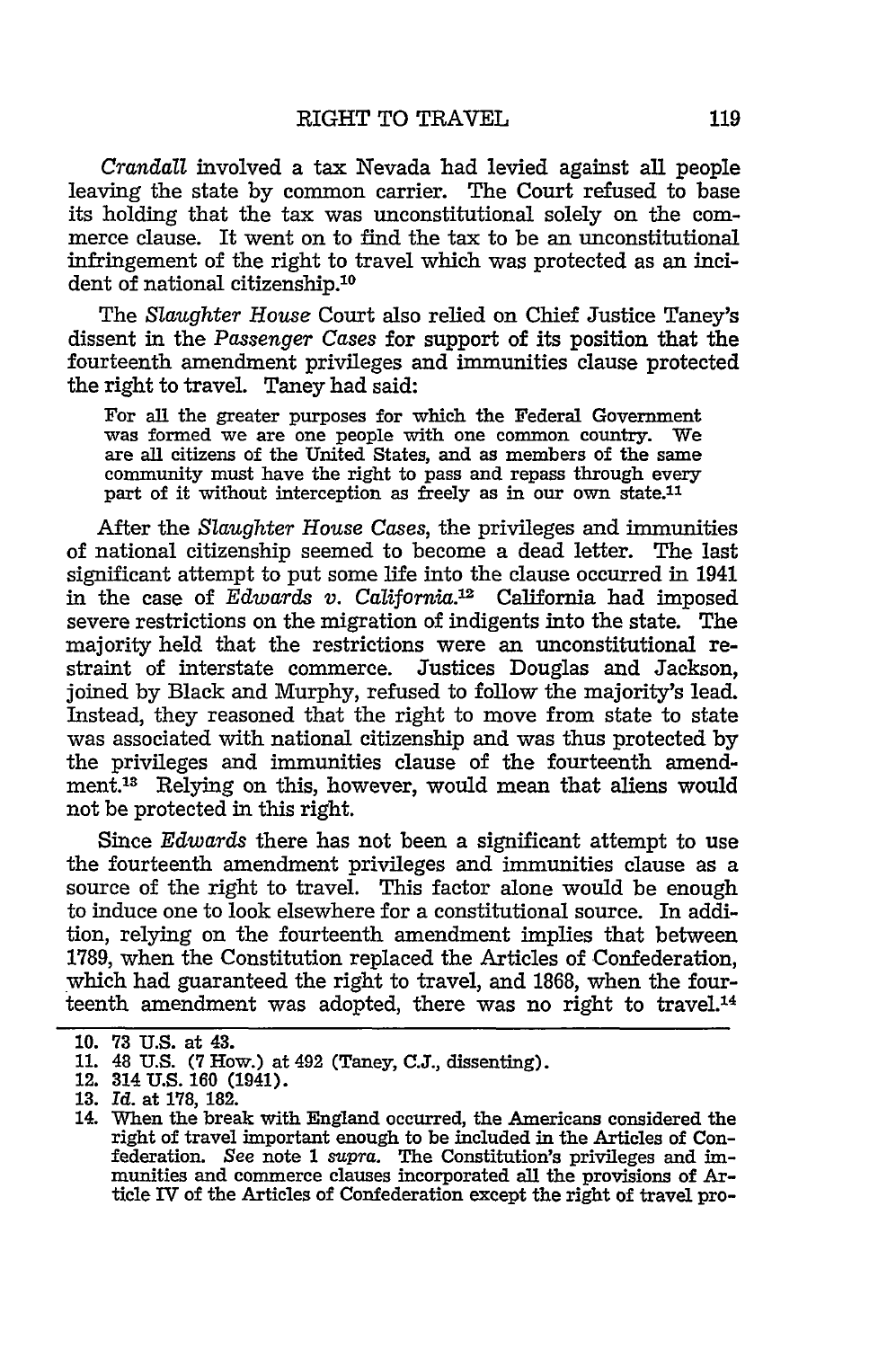Such an omission surely was not the intention of the framers of the Constitution and is also inconsistent with the dicta of *Corfield* and the dissent of the *Passenger Cases.*

# B. **Commerce Clause**

Like the two privileges and immunities clauses, the commerce clause of Article  $\overline{I}$  section 8 has had its supporters as the constitutional source of the right to travel. In the *Passenger Cases,15* the first right to travel case considered by the Supreme Court, the majority of the Court seemed to agree that the right to travel was protected by the commerce clause.

The most famous case utilizing the commerce clause as a source for the right to travel was *Edwards v. California*.<sup>16</sup> California had made it a misdemeanor for any person knowingly to bring a nonresident indigent into the state. The Court held that this was an unconstitutional burden on interstate commerce.<sup>17</sup>

The commerce clause appears to have some current validity as a constitutional source of the right to travel, because as recently as 1966 the Court said it was well settled that "the federal commerce power authorizes Congress to legislate for the protection of individuals from violations of civil rights that impinge on their free movement in interstate commerce."<sup>18</sup>

As with the privileges and immunities clauses, the commerce clause has its limitations, the most significant being that it acts only as a restraint against the states. It is an extensive grant to Congress of power to regulate.<sup>19</sup> Another major objection to relying on this clause was expressed by Justice Jackson in his concurring opinion in *Edwards.*

- **16.** 314 **U.S. 160** (1941).
- 17. *Id.* at 174.

vision. This omission can be explained in only two ways. Either the framers left out the right of travel because they saw it as being undesirable, which is unlikely, or they left it out because they considered the right to be embodied in other provisions of the Constitution.

<sup>15. 48</sup> U.S. **(7** How.) 283 (1849). The Court overruled a New York law which required the master of every vessel arriving in New York to report the name, age, and last legal settlement of every person aboard. It held that this was not an exercise of the police powers but rather regulation of interstate commerce. *See also* United States v. Wheeler, 254 U.S. 281 (1920).

**<sup>18.</sup>** United States v. Guest, **383 U.S.** 745 (1966). The case involved a conspiracy to deprive blacks of their constitutional rights, including the right to use the highways. The Court did not identify a source of the right to travel but held that Congress had the *power* under the commerce clause to *protect* the right of travel.

<sup>19.</sup> Hammer v. Dagenhart, 247 U.S. **251** (1918).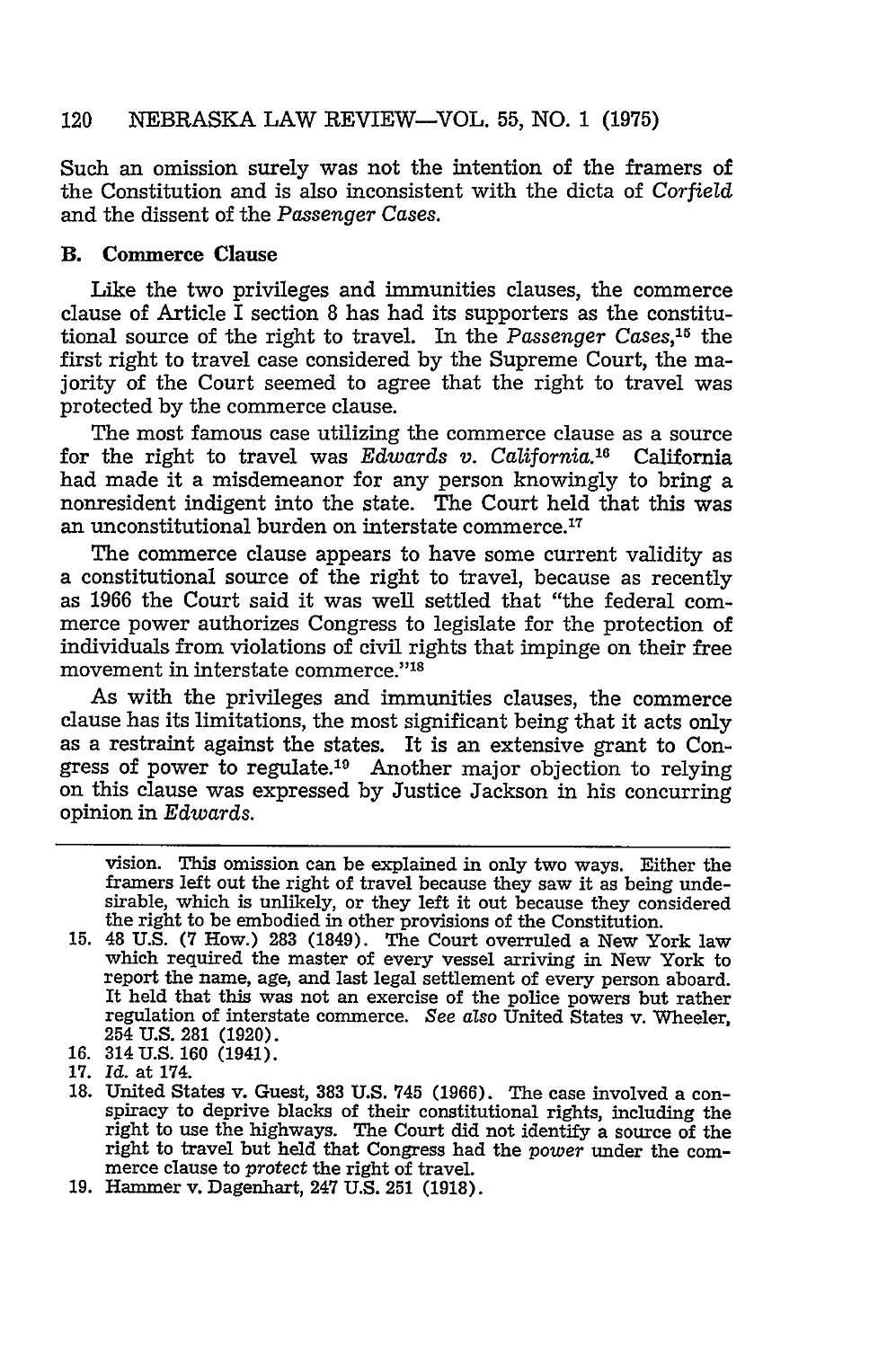#### RIGHT TO TRAVEL

[T]he migrations of human beings... do not fit easily into my notions as to what is commerce. To hold that the measure of his rights is the Commerce Clause is likely to result either in distorting commercial law or in denaturing human rights.20

#### **C.** Due Process **Clause**

Thus far the due process clause of the fifth amendment has been utilized as a source of a right to travel only in cases of foreign travel. In the first of these, *Kent v. Dulles*,<sup>21</sup> the Court found a right to travel abroad in the due process clause.<sup>22</sup>

In Kent, although the Court held that regulations adopted **by** the Secretary of State denying passports to Communists were invalid, it did not rule on the constitutionality of such regulations, but rather held that the regulations were congressionally unauthorized.

*Aptheker v. Secretary* **of** State2a answered the question left open **by** *Kent.* The Court overturned a federal statute which made it a felony for a Communist to apply for, use or attempt to use a passport. The statute was held to be unconstitutional on its face because it was too broad and invaded the right to travel protected by the due process clause.<sup>24</sup>

A limitation to the *Kent* and *Aptheker* approach to the right of travel was suggested **by** *Zemel v. Rusk.2 <sup>5</sup>*In that case, a regulation prohibiting issuance of passports to Cuba was upheld with the Court saying that even though the right to travel abroad was protected **by** due process, it remained subject to reasonable regulation.

As will be shown, such a limitation on the right of interstate travel would probably be considered void; therefore, due process may represent too weak a protection for the right to travel<sup>26</sup> since the right will always be subject to reasonable regulation, **if** based on a due process argument.

<sup>20. 314</sup> **U.S.** at **182.**

<sup>21.</sup> **357** U.S. **116 (1958).** "The right to travel is a part of 'liberty' of which the citizen cannot be deprived without due process of law under the Fifth Amendment." *Id.* at **125.**

<sup>22.</sup> No person shall "be deprived of life, liberty, or property without due process of law." **U.S.** CoNsT. amend. V.

**<sup>23. 378</sup> U.S. 500** (1964).

<sup>24.</sup> *Id.* at **508.**

**<sup>25. 381</sup> U.S. 1 (1965). 26.** *Zemel* also suggested that the right of foreign travel might be more limited than interstate travel. *See* Note, *The Right* to *Travel-Quest* for a *Constitutional Source,* 6 RuTGEas-CAmsx L.J. 122, **129** (1974).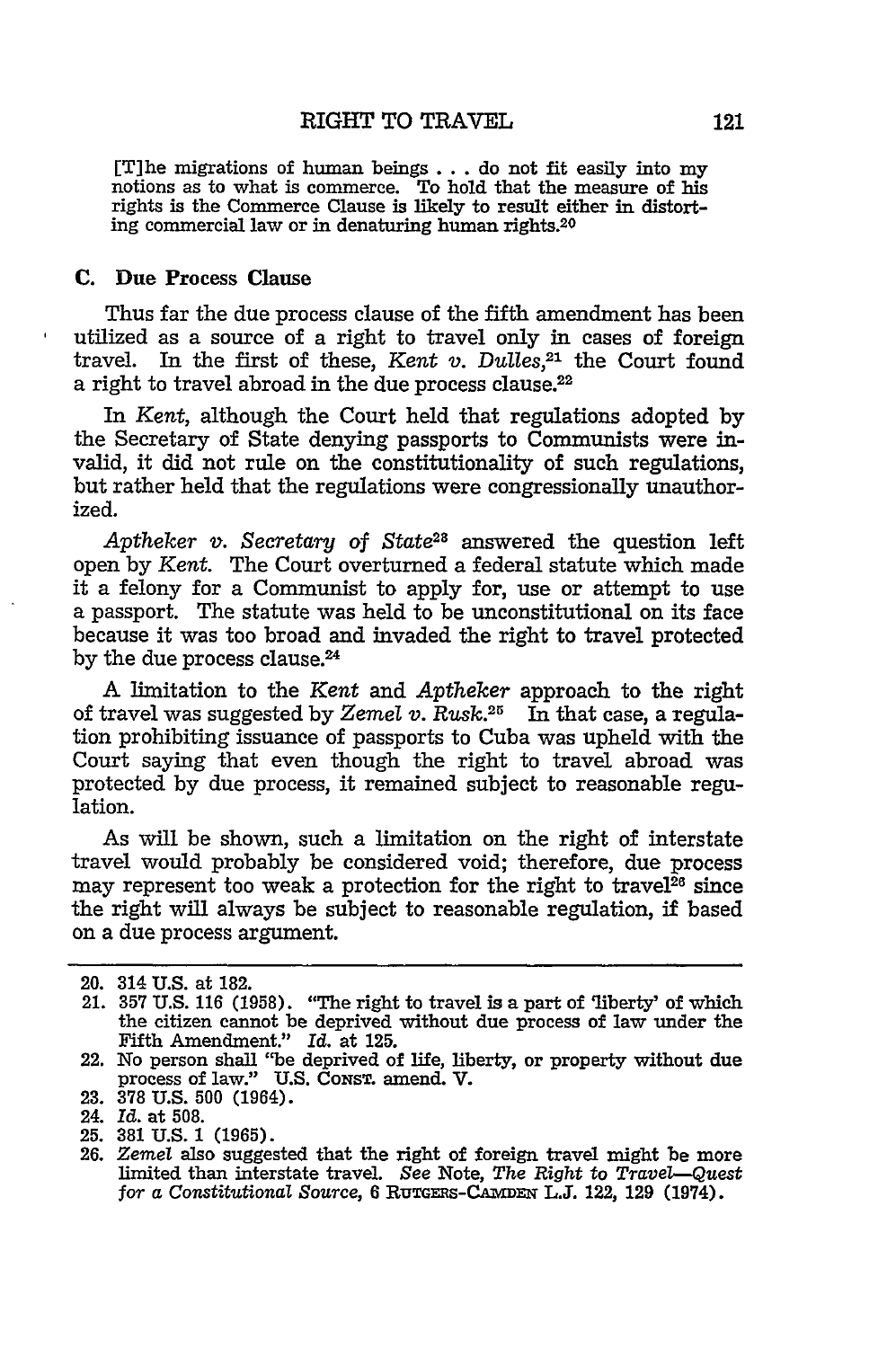#### **D.** The Current Approach

In the more recent cases, the Court seems to have given up any notion that the right to travel can be located in any single part of the Constitution. Instead, it cites the old cases and may add a sentence indicating that the nature of the federal union requires a right of interstate travel.<sup>27</sup> An excellent statement illustrating this idea is found in *United States v. Guest.28*

Although the Articles of Confederation provided that 'the people of each state shall have egress and regress to and from any other state,' that right finds no explicit mention in the Constitution. The reason, it has been suggested, is that a right so elementry was conceived from the beginning to be a necessary concomitant of the stronger Union the Constitution created. In any event, freedom to travel throughout the United States has long been recognized as a basic right under the Constitution. . . . Although recognized as a basic right under the Constitution.... Although there have been recurring differences in emphasis within the Court as to the source of the constitutional right of interstate travel, there is no need here to canvass those differences further. All have agreed that the right exists.<sup>29</sup>

# III. EQUAL PROTECTION: SEARCHING FOR A TEST

Recently, the right to travel has become entangled with the equal protection clause. Generally, the cases decided under this clause have involved a durational residency requirement which was a prerequisite to engaging in a certain activity or to receiving certain benefits in a state. Thus, there is a classification based on an individual's having exercised his right of interstate travel.

Whenever equal protection is in issue, there must be a two-tier approach to the problem. The first step is to apply the rational relationship test. Under this test, reasonableness of a classification determines whether the equal protection clause has been violated, with the party challenging the classification having the burden of proving that the classification is unreasonable. In its analysis, the Court gives great weight to the legislature's determination of what

N.Y.U.L. REv. 989, 999 (1969). *See also* Note, *Residence Requirements After Shapiro v.* Thompson, 70 CoLum. L. REv. 134, 137-39 (1970). After Shapiro v. Thompson, 70 COLUM. L. REV. 134, 137-39 (1970).<br>28. 383 U.S. 745 (1966).

**<sup>27.</sup>** It has been suggested that: [t]he common thread running through all opinions and dis-Euronomia and uniform in the right to travel is the belief that the right is<br>inherent in the concept of the Federal Union. While this con-<br>cept may be implicit in the commerce clause and the priv-<br>ileges and immunities cla Note, Shapiro *v. Thompson: Travel, Welfare* and *the* Constitution, 44

<sup>29.</sup> *Id.* at **758-59** (footnotes omitted) (emphasis added).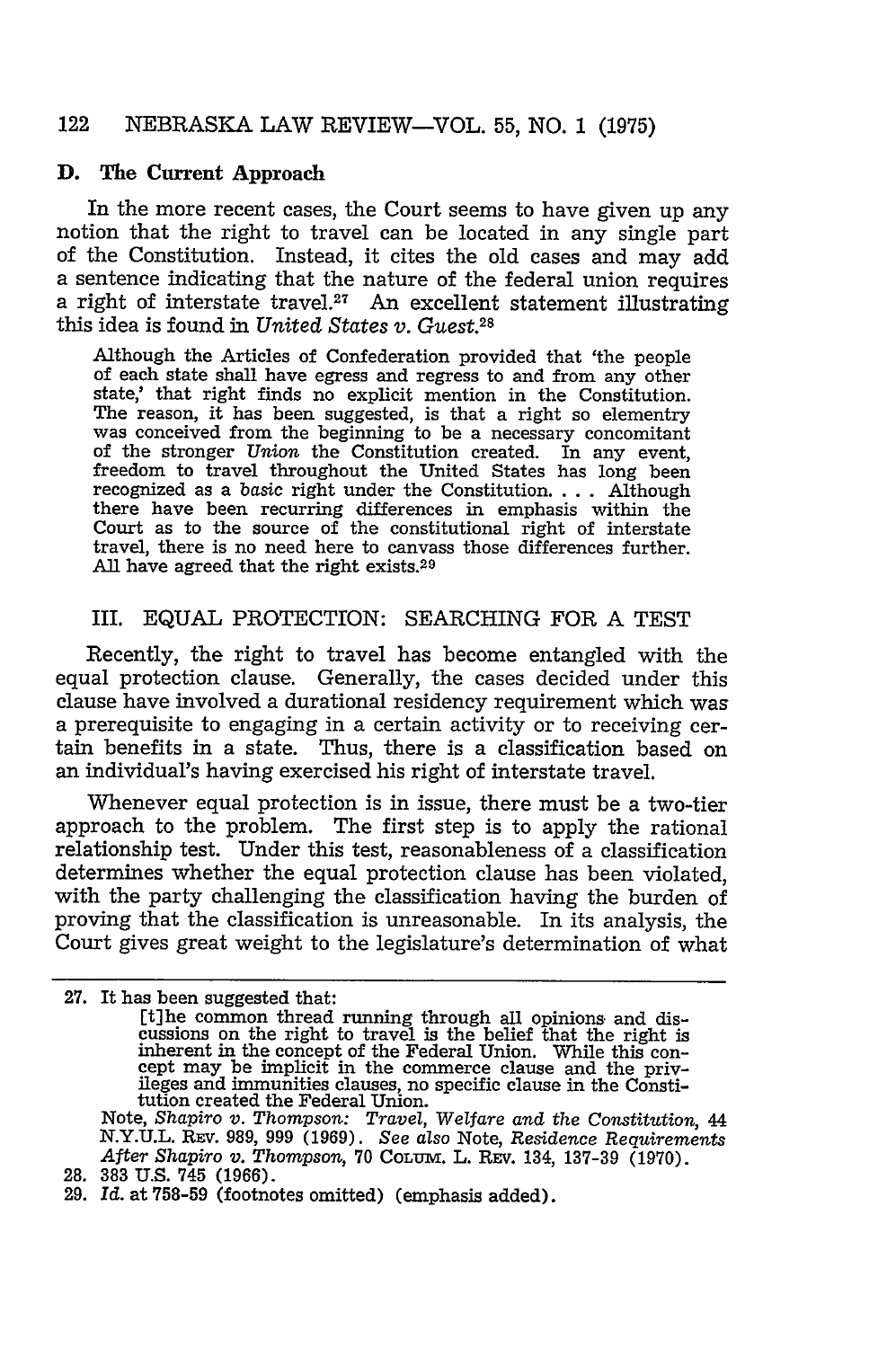is reasonable.<sup>30</sup> If the classification is based upon a suspect classification or infringes upon a fundamental right, the strict scrutiny test, rather than the rational relationship test, is employed. The classification is considered to be invalid unless the state can show that this classification is necessary to promote a compelling state interest.<sup>31</sup>

It is clear that the right of interstate travel is a fundamental right;<sup>32</sup> therefore, it would seem that any durational residency requirement would trigger the strict scrutiny test and that the durational residency provision would be held to be void. Such, however, has not been the case. In spite of agreement that the right of interstate travel is fundamental, the Supreme Court's approach to the durational residency requirements and hence to the equal protection aspect of the right to travel cases has been unclear.

In *Shapiro v. Thompson,33* the Court employed the strict scrutiny test and held that denying welfare benefits to persons who had not met a one year state residency requirement was an unconstitutional penalty imposed on individuals who had exercised the fundamental right of interstate travel.

The Court added a confusing footnote which left the status of durational residency requirements in other situations in doubt.

We imply no view of the validity of waiting-period or residence requirements determining eligibility to vote, eligibility for tuition free education, to obtain a license to practice a profession, to hunt or fish and so forth. Such requirements may promote compelling state interests **....** [or] may not be penalities upon the exercise of the constitutional right of interstate travel.<sup>34</sup>

This statement that some residency restrictions might not be penalties, when read in conjunction with the fact that in this case there was evidence of a state intention to deter migration, created considerable confusion in the lower courts concerning the extent of the Court's holding. Some courts held the strict scrutiny test applicable to other residency requirements,<sup>35</sup> while other courts applied

**<sup>30.</sup>** Lindsley v. Natural Carbonic Gas Co., 220 **U.S.** 61 (1911).

**<sup>31.</sup>** Shapiro v. Thompson, 394 **U.S. 618** (1969).

**<sup>32.</sup>** *See, e.g.,* Memorial Hosp. v. Maricopa County, 415 **U.S. 250** (1974); Dunn v. Blumstein, 405 U.S. 330 (1972); Shapiro v. Thompson, 394 **U.S.** 618 (1969).

**<sup>33.</sup>** 394 U.S. **618** (1969). 34. *Id.* at **638** n.21. Footnote 21 seemed to make possible classifications affecting a fundamental right which would be measured by the rational relationship test.<br>35. See, e.g., Cole v. Housing Authority, 435 F.2d 807 (1st Cir. 1970) (pub-

lic housing); Keppel v. Donovan, 326 F. Supp. 15 (D. Minn. 1970), aff'd, 405 **U.S.** 1034 (1972) (voting); Kohn v. Davis, 320 F. Supp. 246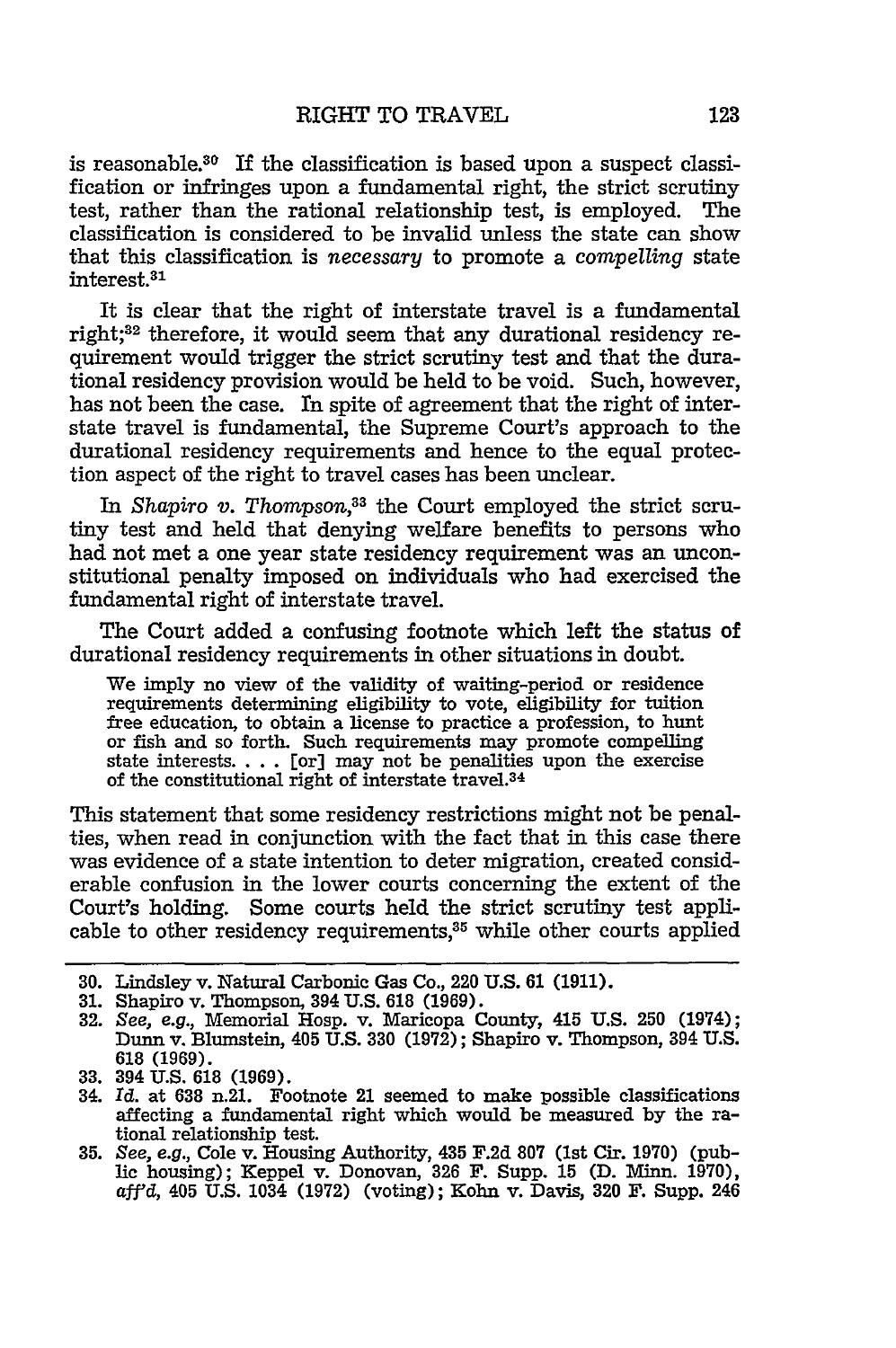#### the rational relationship test. $36$

In 1972, the majority of the Court seemed to bring the correct test into focus in *Dunn v. Blumstein.87* In that case, it held unconstitutional a Tennessee statute which required one year state and three months' county residency as a prerequisite to voting. Tennessee attempted to distinguish *Shapiro* by showing that in passing its statute there was no state intent to deter migration into the state and that regardless of the state's intent, the residency requirement did not act as an effective deterrent to interstate travel. The Court in stating that Tennessee was mistaken in its argument explained what *Shapiro* had meant: "In Shapiro we explicitly stated that the compelling-state interest test would be triggered by 'any classification which serves to penalize the exercise of that right [to travel]. . . . <sup>"38</sup>

Since durational residency requirements would always seem to be a penalty on exercising the right of interstate travel, it appeared that after *Dunn* all such requirements might have to be measured by the strict scrutiny test and hence be held invalid. The Court soon dispelled this belief by summarily affirming two district court decisions which upheld durational residency requirements.<sup>39</sup>

In the latest right of travel case to apply the strict scrutiny test, *Memorial Hospital v. Maricopa County,40* the Court clarified its

- **37.** 405 U.S. 330 (1972).
- 38. *Id.* at 340.
- 39. Sturgis v. Washington, 368 F. Supp. **38** (W.D. Wash. **1973)** *afi'd mem.,* 414 U.S. 1057 (1973) (one year durational residency requirement for receiving in-state tuition rates); Vlandis v. Kline, 414 U.S. 441 (1973) (the doctrine of irrebuttable presumptions was used to overturn a statute which denied residence to a student for tuition purposes). *See* 8 **U. RICH.** L. REV. **311** (1974); Suffling v. Bondurant, **339** F. Supp. 257 (D.N.M. 1972), *aff'd mem. sub nom.,* Rose v. Bondurant, 409 U.S. 1020 (1972) (six months' residence before admission to bar). Residency requirements of more than six months have been held unreasonable. *See* Lippman v. Van Zant, **329** F. Supp. **391** (N.D. Miss. 1971); Webster v. Wofford, 321 F. Supp. 1259 (N.D. Ga. 1970); Keenan v. Board of Law Examiners, **317** F. Supp. 1350 (E.D.N.C. 1970).
- 40. 415 U.S. 250 (1974).

**<sup>(</sup>D.** Vt. 1970), *afi'd mem.,* 405 U.S. 1034 (1972) (voting); Keenan v. Board of Law Examiners, **317** F. Supp. **1350 (E.D.N.C. 1970)** (bar admission); King v. New Rochelle Municipal Housing Authority, 314 F. Supp. 427 (S.D.N.Y. 1970), *affd,* 442 F.2d 646 (2d Cir. 1971), *cert.* denied, 404 U.S. 863 (1971) (public housing).

**<sup>36.</sup>** *See, e.g.,* Spatt v. New York, **361** F. Supp. 1048 (E.D.N.Y. 1973), *aff'd mem.,* 414 U.S. 1058 (1973); Starns v. Malkerson, 326 F. Supp. 234 **(D.** Minn. 1970), *aff'd mem.,* 401 U.S. 985 (1971); Kirk v. Board of Regents, **273** Cal. App. 2d 430, **78** Cal. Rptr. 260 (1969), *appeal dismissed,* **396** U.S. 554 (1970).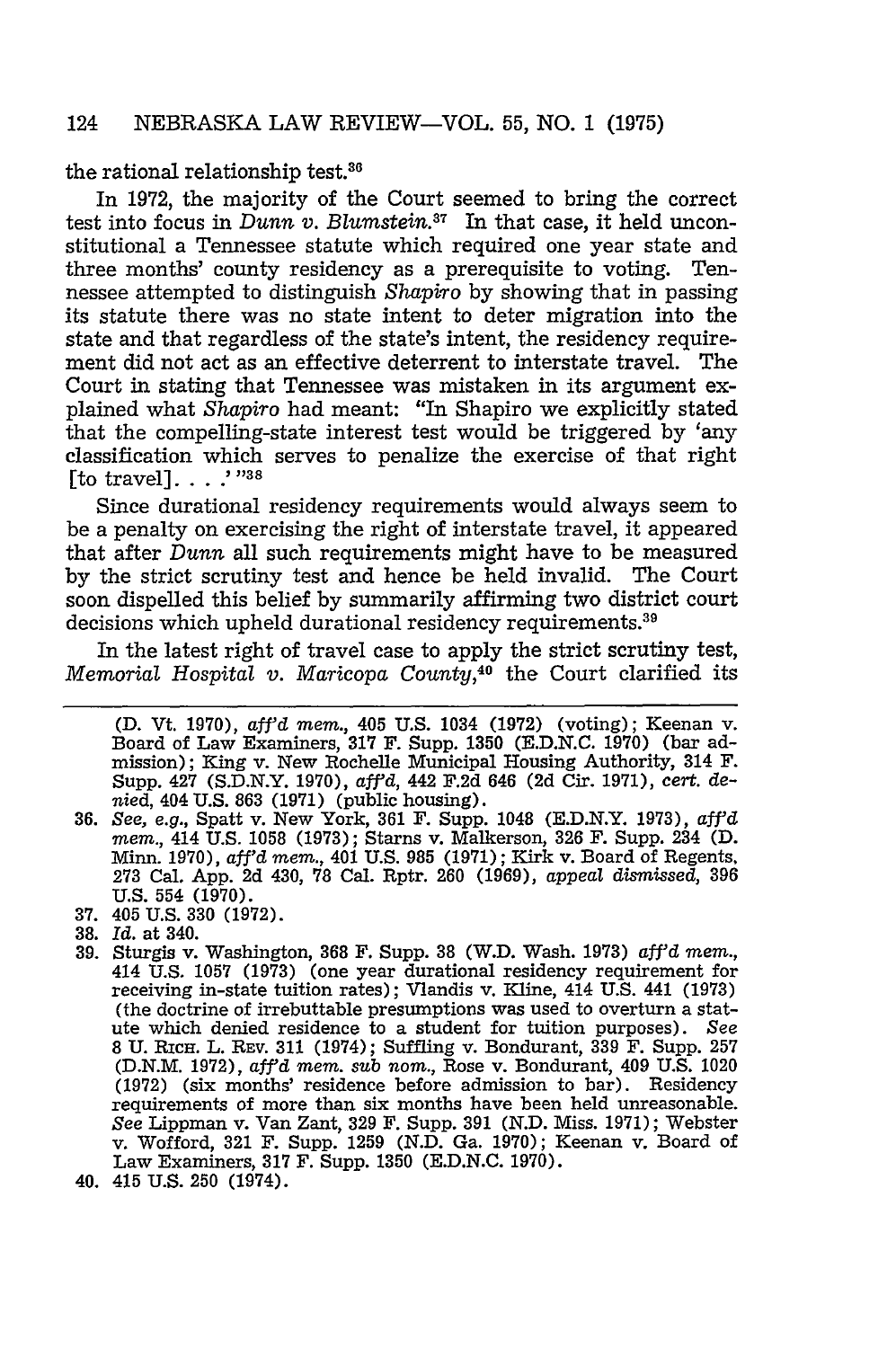position on when the strict scrutiny rather than the rational relationship test would be employed. The case involved an indigent suffering from respiratory disease who had recently moved into Arizona. He suffered an attack which required hospitalization. Under Arizona law, the county government had the duty of providing necessary hospital and medical care for indigents only if they had been residents of the county for one year. Since the appellant had recently arrived from another state, he was ineligible for receiving medical care from the county.

The Supreme Court held the statute unconstitutional. The majority opinion indicated that neither an intent to deter travel nor actual deterrence was necessary in order to trigger the strict scrutiny test.41 Under the traditional two-tier approach to equal protection, the nature of the infringement of a fundamental right is not considered. It is only necessary to determine if a fundamental right is involved. If it is and that right is restricted, the strict scrutiny test is employed. In *Maricopa County,* the Court seemed to have modified the test by holding that the strict scrutiny test was triggered because medical care was a basic necessity of life. The Court also stated that this test had been applied in Shapiro because the residency requirement denied welfare assistance, one of the basic necessities of life, and in *Dunn* because there was a denial of the franchise, a fundamental political right.<sup>42</sup>

*Maricopa County* can be considered as representing a new approach in the right of travel cases to the two-tier system of applying the equal protection test. It appeared that the Court would not apply the strict scrutiny test until exercising the right to travel would deprive an individual of a given interest which could be called a necessity. After *Maricopa County* the problem seemed to be one of deciding what interests were so important that depriving an individual of them would infringe on the right of interstate travel and trigger the strict scrutiny test.

If *Maricopa* County seemed to bring order to this confused corner of equal protection, this was an illusion. Within one year after it was decided, the Court again modified the test to be employed.

*Sosna* v. *Iowa<sup>43</sup>*was the first case holding a durational residency requirement constitutional. In it the Court upheld the constitutionality of Iowa's one year durational residency requirement for obtaining a divorce.

<sup>41.</sup> *Id.* at **257-58.**

<sup>42.</sup> *Id.* at 259.

<sup>43. 419</sup> **U.S. 393 (1975).**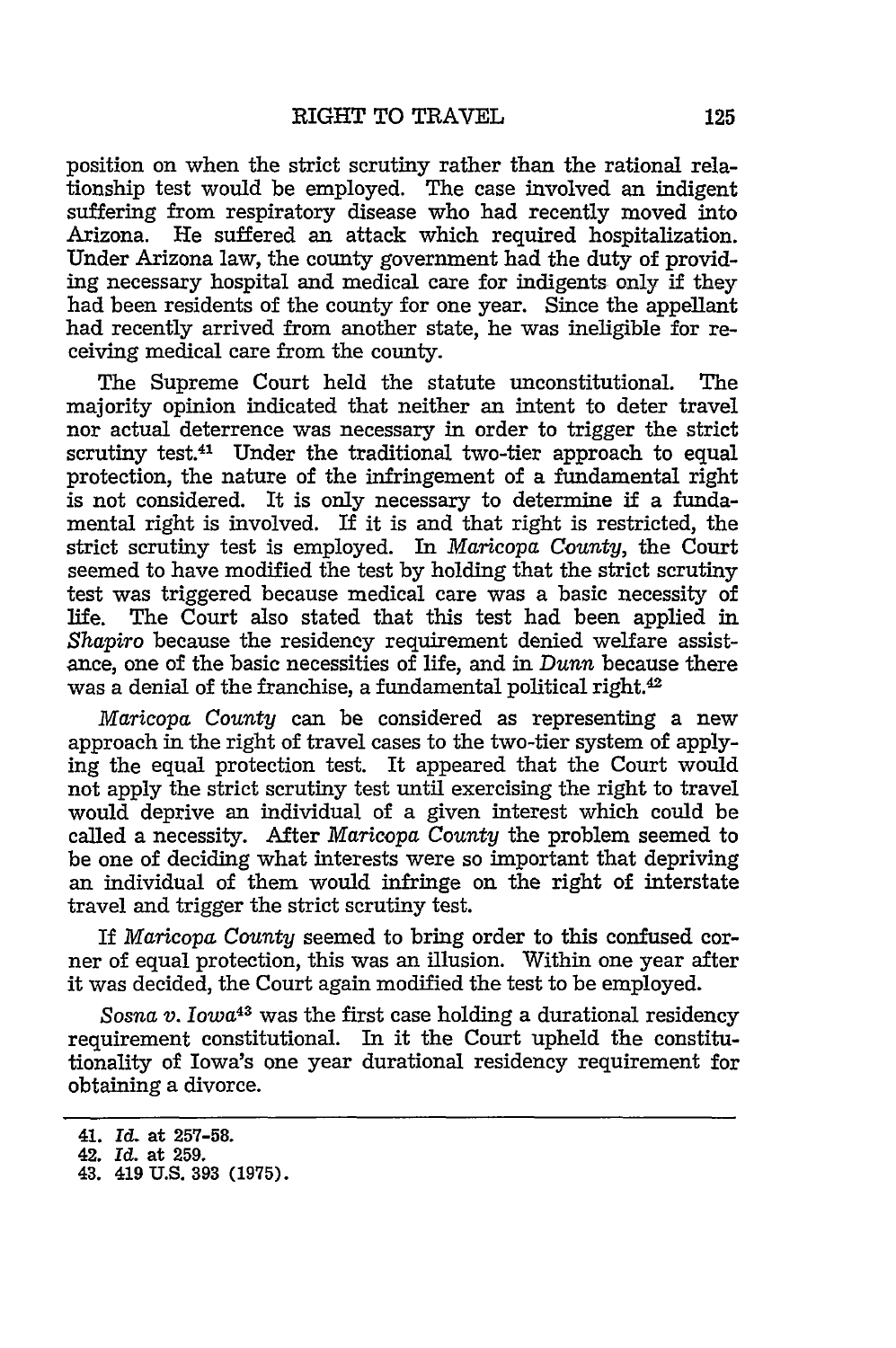*Sosna* represents a marked departure from even the modified *Maricopa County* two-tier approach to equal protection. Although the appellant challenged Iowa's one year residency requirement as a penalty on the fundamental right to travel, the Court did not even discuss the issue of whether the residency requirement for obtaining a divorce was onerous enough to be a "penalty" on the right to travel and hence trigger the compelling state interest test. Rather, the Court held that: "Iowa's residency requirement may *reasonably* be justified on grounds other than purely budgetary considerations or administrative convenience."44

The Court did not mention the deprivation of necessities which, after *Maricopa County,* seemed to have been the key to the constitutionality of durational residency requirements.45 Instead, it stated that the *Shapiro* line of cases had been decided by using the balancing test.

What those cases [i.e. *Shapiro* to *Maricopa]* had in common was that the durational residency requirements they struck down were justified on the basis of budgetary or record-keeping considerations which were held insufficient to *outweigh* the constitutional claims of the individuals. <sup>46</sup>

Marshall's dissenting opinion stated that the Court was departing sharply from "the course . ..followed in . ..durational residency requirements since *Shapiro.'47*

In its stead, the Court has employed what appears to be an ad hoc *balancing test,* under which the state's putative interest in ensuring that its divorce plaintiff established some roots in Iowa is said to justify the one-year residency requirement.<sup>48</sup>

The seeds of the balancing test enunciated by Sosna were already present in *Shapiro* when the Court said: "The constitutional right to travel from one state to another .. . occupies a position fundamental to the concept of our Federal Union."49

In order to comply with this position, it is necessary to adopt a balancing test. But, to do so is not without problems. If the right to travel is somehow connected with the federalist system, it is important to remember that the concept of federalism embraces both limited state autonomy and national unity.<sup>50</sup> If the traditional equal protection test or the strict scrutiny test were applied,

- 48. *Id.* (emphasis added).
- 49. Shapiro v. Thompson, 394 U.S. 618, 630 (1969).
- **50. THE FEDERALIST** No. **51 (J.** Madison).

<sup>44.</sup> *Id.* at 406 (emphasis added).

<sup>45.</sup> *Id.*

<sup>46.</sup> *Id.* (emphasis added).

<sup>47.</sup> *Id.* at 418.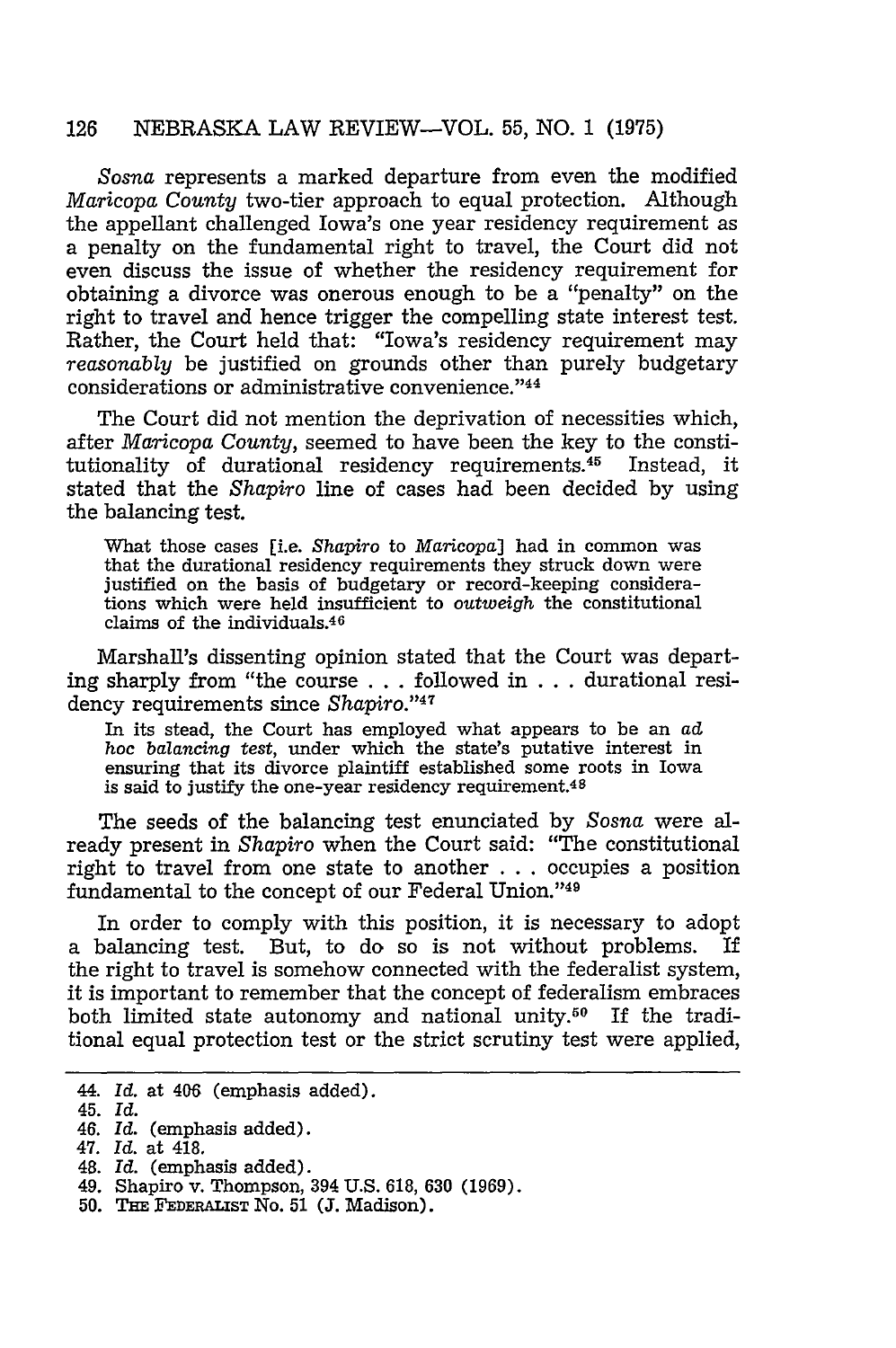it could be argued that one or the other of these federalist values must be sacrificed without proper consideration. For this reason, if residency requirements which serve to protect the states' interest in autonomy are upheld, the nation which has an interest in free movement of the population suffers. If the traditional rational relationship test were applied, the national interest would almost always be sacrificed to the national interest in free travel. If a strict scrutiny test were to be employed, the state's interest in autonomy would almost always be sacrificed to the national and local interests in the right of travel cases. This tension between the local interest in autonomy probably explains the Court's dissatisfaction with the traditional two-tier approach and the resulting confusion in the cases after *Shapiro.*

If Sosna does indeed stand for using a balancing test, the commerce clause cases provide the best guidance on how the test will be applied, since commerce is another area in which federalism is involved and adjustments between the national and the local interests are required. In regard to the commerce clause the Court has defined those situations in which the national interest may give way to the local interest.

When the regulation of matters of local concern is local in character and effect, and its impact on the *national* commerce does not seriously interfere with its operation, and the consequent incentive to deal with them nationally is slight, such regulation has been generally held to be within state authority.<sup>51</sup>

If "right of interstate travel" were substituted for "national commerce," the above test would be applicable to the right of travel case.

In summary, it appears that the Court has finally found a satisfactory equal protection test for the right to travel cases. Earlier attempts to formulate a test were unsatisfactory because they did not give enough weight to federalist values. Thus, the Court moved from *Dunn* which suggested that all durational residency requirements were void to *Sosna* which calls for a balancing of the state and national interests in making such a determination.

#### IV. RIGHT OF INTRASTATE TRAVEL?

Examination of statutes placing limitations on intrastate travel helps to define the limits of the *Shapiro* line of cases. In *United States v.* Wheeler,52 the Supreme Court expressed the opinion in dicta that there is a fundamental right of intrastate travel.

<sup>51.</sup> Southern Pac. v. Arizona, **325** U.S. 761, 767 (1945) (emphasis added). **52.** 254 **U.S. 281 (1920).**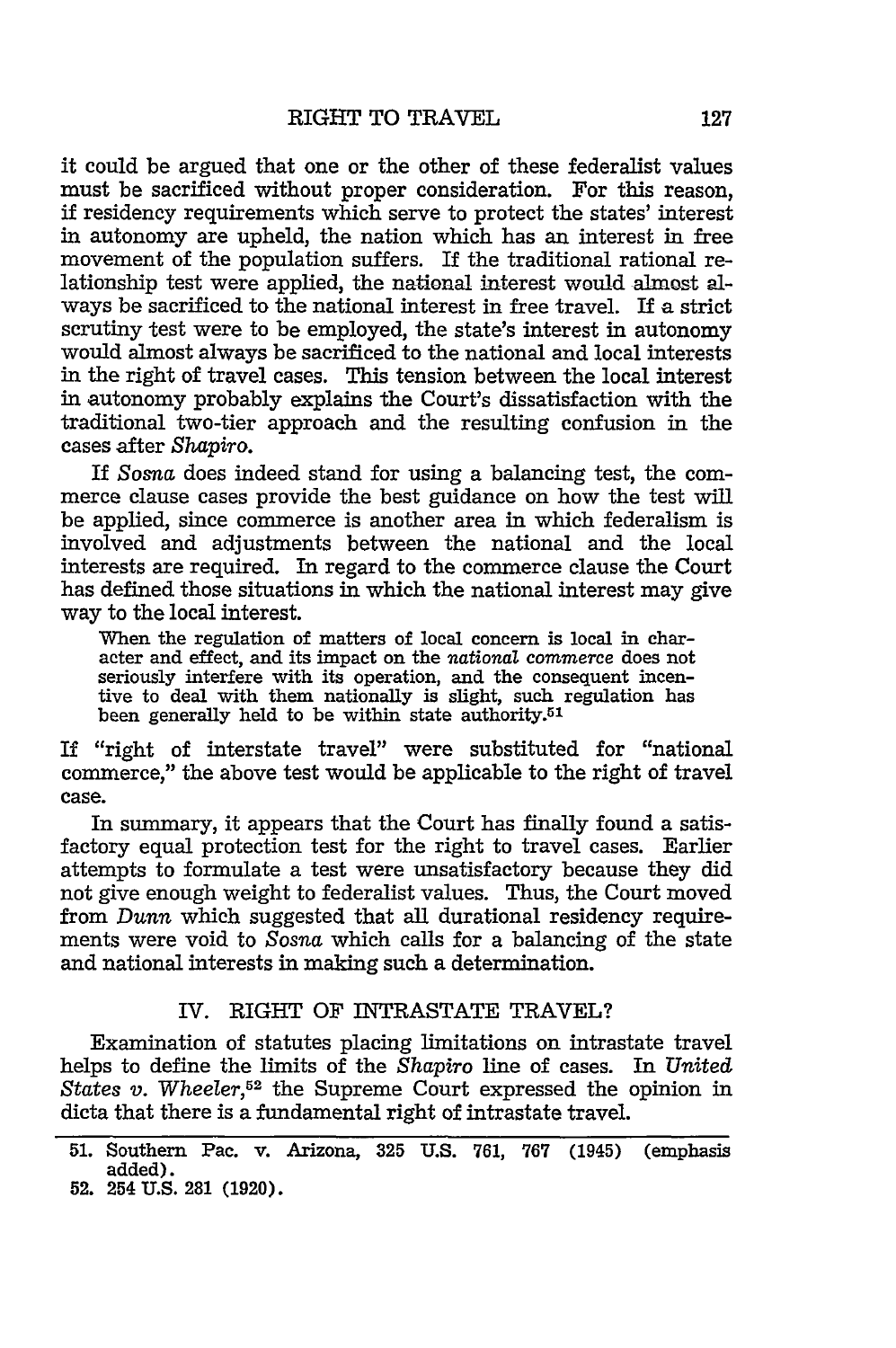In all of the States from the beginning down to the adoption of the Articles of Confederation the citizens thereof possessed the *fundamental* right, inherent in citizens of all free governments, peacefully to dwell within the limits of their respective States, to *move at will* from place *therein,* and to have free ingress thereto and egress therefrom. <sup>53</sup>

If a fundamental right of intrastate travel were to exist, application of the strict scrutiny test would probably invalidate many restrictions on the right to travel. However, if a fundamental right is not involved, the traditional, easily satisfied, equal protection test is employed. The Court has subsequently denied the continuing validity of this dicta.<sup>54</sup>

Even if the equal protection clause does not apply, the due process clause forbids denial of a fundamental right absent a showing of a substantial countervailing state interest.<sup>55</sup> If the right of intrastate travel is not fundamental, the due process clause requires no more than a showing that the legislature or political subdivision has a reasonable basis for its decision.<sup>56</sup> This is a much easier test to satisfy and is comparable to the traditional equal protection standard. Regardless of whether the equal protection or due process test is applied, it is clear that if the right of intrastate travel is considered to be a fundamental right, the state will have a very difficult burden in justifying any restriction upon it.

Although law review articles<sup>57</sup> and lower court cases<sup>58</sup> have

- 55. *See* Boddie v. Connecticut, 401 U.S. **371** (1971); Goodpaster, *The Integration of Equal Protection, Due Process Standards, and the Indigent's Right of Free Access to the Courts,* **56** IowA L. **REv.** 223, 240 (1970); Note, *Due Process Clause-Access to Divorce Courts* for *Indigents,* 46 TUL. L. REV. 799, 804 (1972).
- **56.** *See* Section II C *supra.*
- **57.** Comment, *Intrastate Residence Requirements* for *Welfare and the Right* to *Intrastate Travel,* 8 HARv. **Civ.** RIGHTs-CIv. LiB. L. REv. **591** (1973); Comment, *Residency Requirements for Municipal Employees*, *Denial of a Right to Commute? 7 U. SAN FRANCISCO L. REV.* 508 (1973).
- **58.** Krzewinski v. Kugler, **338** F. Supp. 492 (D.N.J. 1972). A requirement that policemen and firemen live in the community they serve was held an unconstitutional restriction on the fundamental right of intrastate travel. "It would be meaningless to describe the right to travel between the states as a fundamental precept of personal liberty and not to acknowledge a correlative constitutional right to travel within a state." Id. at 498. *See also* King v. New Rochelle Municipal Housing Authority, 442 F.2d 646 (2d Cir. 1971), *cert. denied,* 404 U.S. 863 (1971);

**<sup>53.</sup>** Id. at 293 (emphasis added).

<sup>54. &#</sup>x27;Whatever continuing validity *Wheeler* may have as restricted to its own facts, the dicta . . . have been discredited in subsequent decisions." United States v. Guest, 383 U.S. 745, **759** n.16 (1966).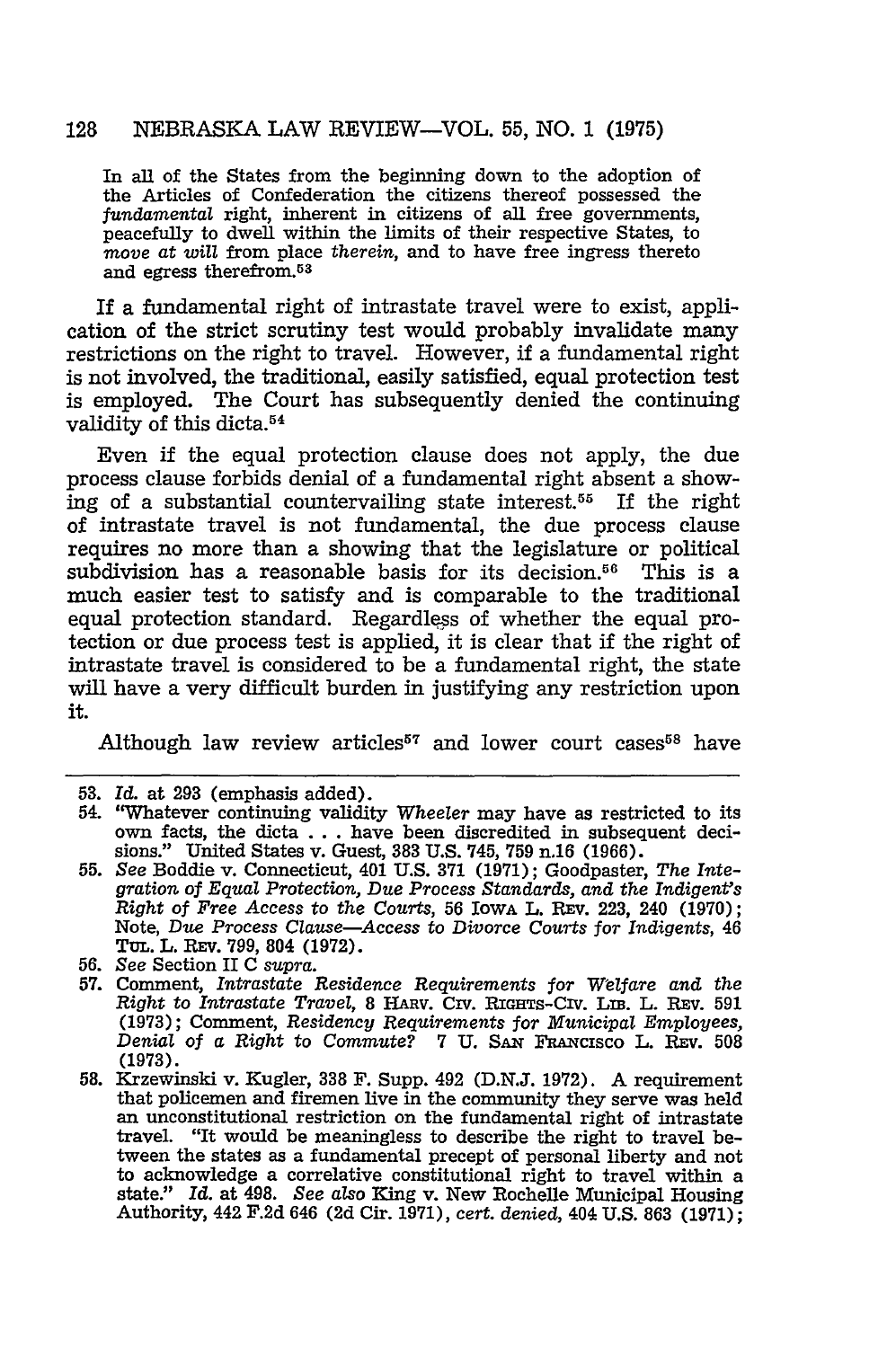considered the right of intrastate travel to be fundamental, other courts<sup>59</sup> and the Supreme Court itself<sup>60</sup> have indicated that there is *no* fundamental right of intrastate travel.

**In** *Detroit Police Officers Association v. City of Detroit,61* the Michigan Supreme Court applied the rational relationship test and held that an ordinance which required policemen who worked in Detroit to live in Detroit bore a reasonable relationship to the object of the legislation, $62$  and hence was valid. On appeal, the United States Supreme Court dismissed the case for want of a substantial federal questions, $63$  even though the appellant's brief asserted that "... the right to live where a citizen chooses is a *fundamental* personal liberty that cannot be abridged by a mere showing that a residency ordinance may be reasonably related to a proper city purpose."64 The implications of this are that intrastate travel is not a fundamental right, and that statutes limiting such travel will be upheld, providing there is a reasonable basis for the legislature's decision to impose such a limitation.

#### **A.** Continuous Residency

*In Ector v. City of Torrance, <sup>5</sup>*a case involving a librarian who lost his **job** because he did not reside in the city where he worked,

- **59.** Detroit Police Officers **Ass'n** v. City of Detroit, **385** Mich. **519, 190** N.W.2d **97 (1971)** appeal dismissed *for want of a substantial federal question,* 405 U.S. 950 **(1972);** Town of Vanden Broek v. Reitz, **53** Wis. 2d **87,** 191 N.W.2d 913 (1971) appeal dismissed *for want of a substantial federal question,* 406 U.S. 902 (1972); Abrahams v. Civil Serv. Comm'n, **65 N.J. 61, 319 A.2d** 483 **(1973)** (constitutional to fire a secretary in a city office who refused to reside within the city); Town of Milton v. Civil Serv. Comm'n, **312** N.E.2d 188 (Mass. 1974) (preference given to those who had resided in city for one year when hiring policemen upheld); Ector v. City of Torrance, 10 Cal. **3d** 129, 514 P.2d 433, 108 Cal. Rptr. 849 (1973) (discussed in text accompanying note 64 *infra);* Wright v. City of Jackson, 506 F.2d 900 (5th Cir. 1975) (continued residency in the city can be required of firemen).
- 60. See note 61 and accompanying text *infra.*
- 61. **385** Mich. 519, 190 N.W.2d **97** (1971).
- 62. The objective of the legislation was to promote good relationships with the public and provide a readily available reserve of officers in times of emergencies.
- **63. 405 U.S. 950 (1972).**
- 64. *As* quoted in **385** Mich. 519 n.9, **190** N.W.2d 97 n.9 (1971).
- **65. 10 Cal. 3d 129,** 514 **P.2d** 433, **108** Cal. Rptr. 849 **(1973).**

Cole v. Housing Authority, 435 **F.2d 807** (1st Cir. **1970)** (municipal ordinance requiring two years' city residence before admission to public housing held invalid); Donnelly v. City of Manchester, **111 N.H. 50,** 274 A.2d **789 (1971)** (ordinance requiring city school teacher to reside in city held invalid).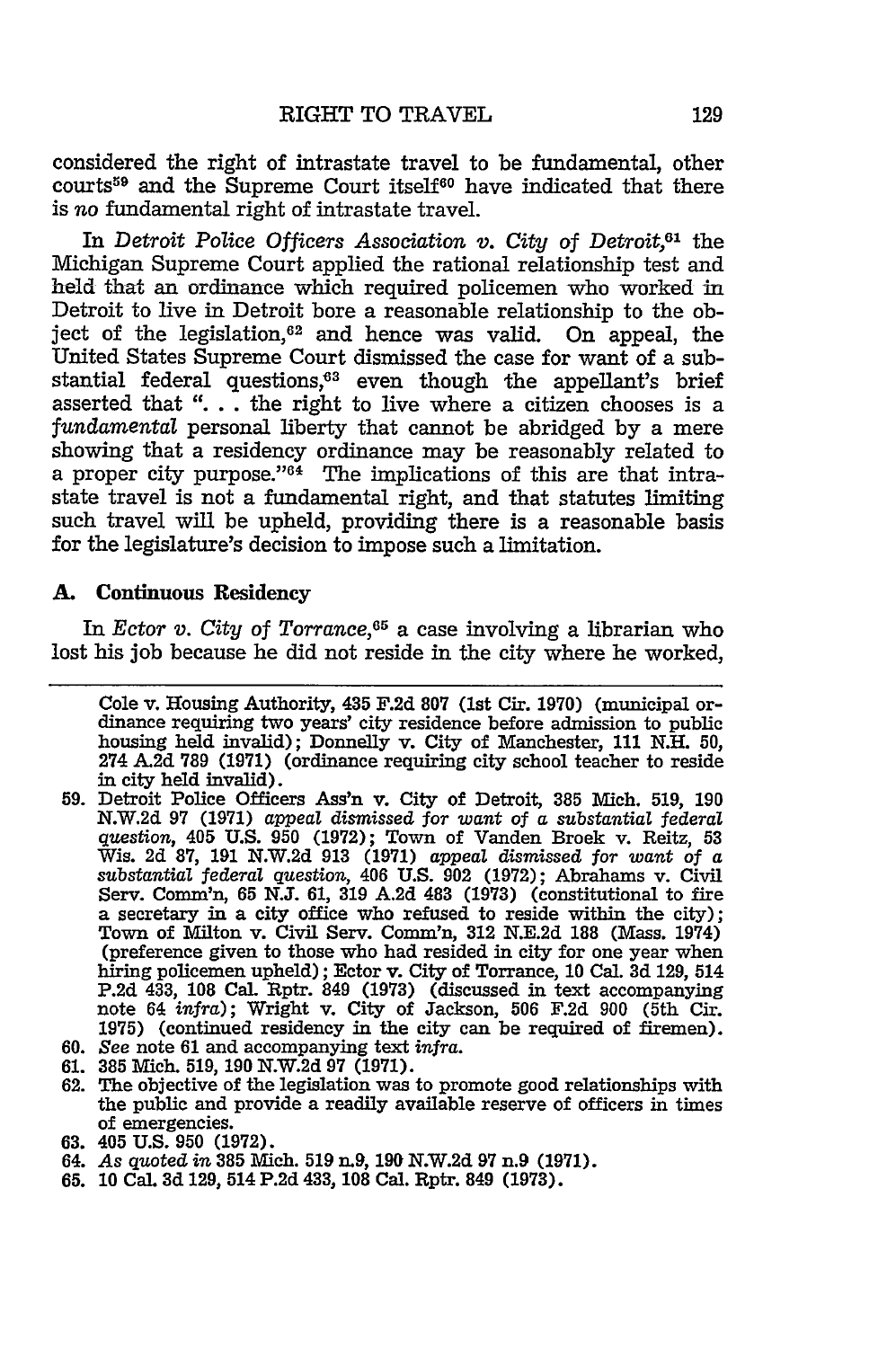as required by the city charter, the California Supreme Court used the rational basis test and found the charter provision to be constitutional.<sup>66</sup> The court reasoned that the *Shapiro* line of cases did not apply because they were concerned only with durational residency requirements. In none of those cases had there ever been any debate on the issue of whether states could impose bona fide residency requirements before conferring certain benefits. The cases implied that it was permissible to deny medical aid, the right to vote, or welfare payments to nonresidents. The error the states had made was in denying these benefits to individuals who had recently become residents of these states.

Attaching the condition of continuous residence in a city to employment by that city can be viewed as a condition of bona fide residency. If, as implied by the *Shapiro* line of cases, a state does not violate the fundamental right of interstate travel when it denies welfare benefits, the right to vote, or emergency medical care to those who leave the state and are no longer residents of the state, it could not be successfully contended that a city violates the equal protection clause when it denies employment by the city to an individual who is not a resident of the city.

Thus, it would seem that even if there were a fundamental right of intrastate travel, that right would probably not be violated by a continuous residency requirement. Since there seems to be no support for the proposition that there is such a fundamental right, there is very little possibility of a successful constitutional attack on a continuous residency requirement.

# B. **Local Durational Residence**

In addition to continuous residency requirements, local durational residency requirements are also likely to be contested. These arise when the local unit of government has as a pre-condition to voting, candidacy for public offices, or receiving welfare, public housing, or employment that the individual have lived in the locale for a specified period of time. Even the individual who had lived all of his life in the state could fail to meet this type of residency requirement because he had not lived in the local unit of government for the requisite time. Since there is little reason to believe that intrastate travel is a fundamental right, almost all local durational residency requirements would survive the low level constitutional attack to which they would be subjected. However, if the local durational residency requirement is applied to the new arrival from outside of the state, the right of interstate travel has been re-

**<sup>66.</sup>** The residency provision was overturned on other grounds.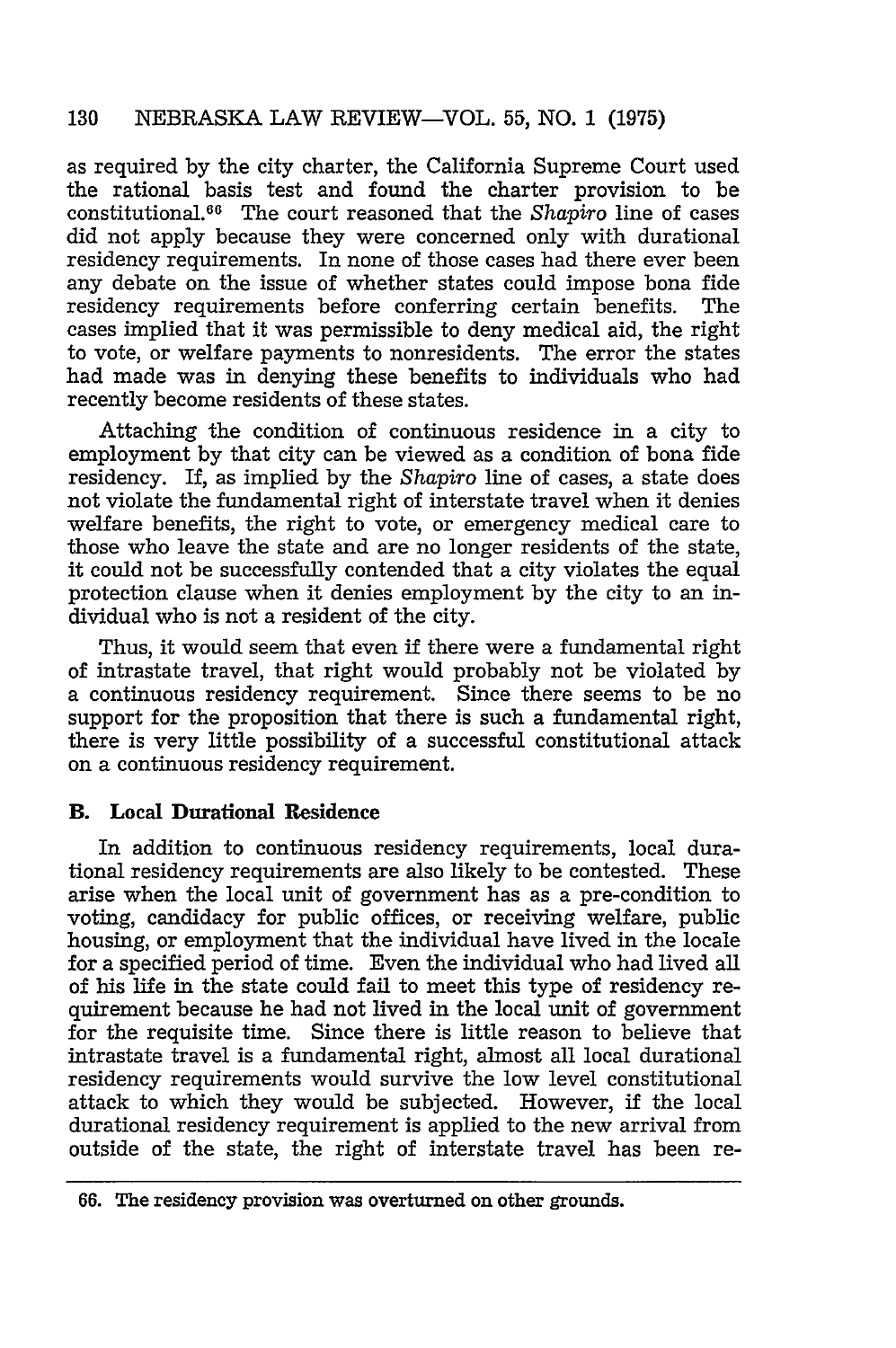stricted and the more stringent balancing of interests test, enunciated in Sosna, would be triggered. The Supreme Court in *Memorial Hospital v. Maricopa County,67* indicated that this was clearly the case. The Arizona requirement that an indigent be a resident of the county for one year before he was eligible for local medical assistance discriminated against newcomers to the state, as well as long-time residents who had not resided in a particular county for one year. The state attempted to justify the residency requirement as being only a burden on intrastate rather than interstate travel. The Court did not accept the argument and held that the residency requirement was a penalty on the right of interstate travel because the new arrival was denied the benefit because he had exercised the fundamental right of interstate travel.

The Court noted that arguing that the statute applied only to long-time state residents but not new arrivals might be inconsistent. It did not say that such an approach would be unconstitutional. Apparently, a local residency requirement would be measured by two different constitutional yardsticks depending upon the status of the challenger. If he were a recent arrival in the state, the right of interstate travel would be involved and the "stricter" Sosna test would be applied, with a good chance that the residency requirement would be invalid as applied to him. If the challenger were a long-time state resident, no fundamental right would be involved, the low level rational basis test would be employed, and the local durational residency requirement would almost certainly be upheld.

This difference in treatment between the long-time resident and the recent arrival is not inconsistent. The statute as applied to these two individuals is seeking to do two different things. In the case of the individual who is traveling interstate and exercising a fundamental right, the statute, if enforced would enfringe on the spirit of national unity. However, in the case of the long-time resident, the state has the right to enact reasonable legislation and enforce it, thereby preserving state autonomy.

Some local durational residency requirements, even as applied to long-time residents, may have to be measured by the strict scrutiny test<sup>69</sup> if they operate to deprive an individual of some funda-

**<sup>67.</sup>** 415 **U.S. 250 (1974).**

**<sup>68.</sup>** *Id.* at **256 n.9.**

<sup>69.</sup> In Dunn v. Blumstein, the Court indicated that there were two independent reasons for applying the strict scrutiny test.

In the present case, whether we look to the benefit withheld by the classification (the opportunity to vote) or the basis for the classification (recent interstate travel) we conclude that